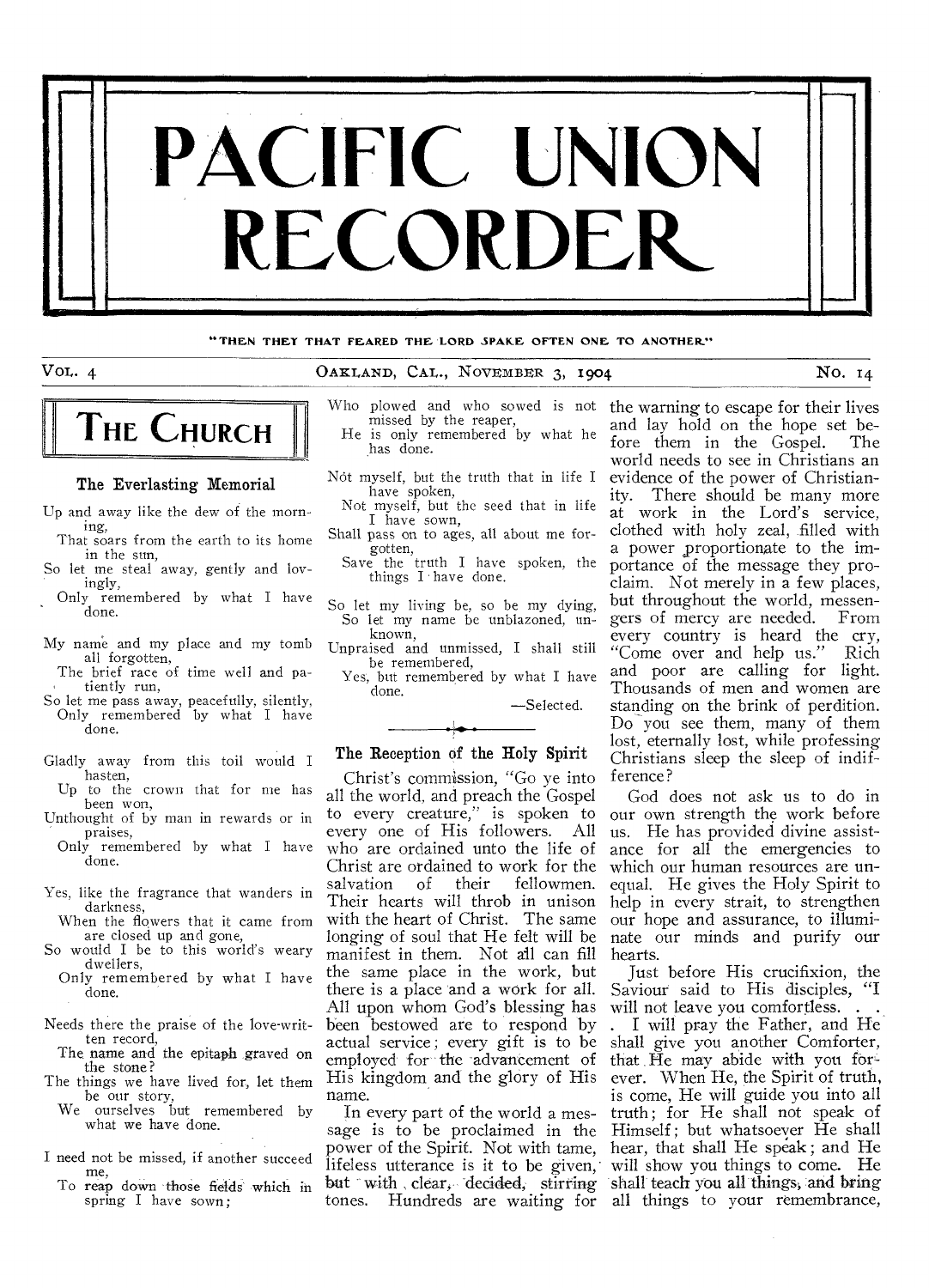whatsoever I have said unto you."

Christ has promised to guide, comfort, and sustain His people. He declares, "I will be with you in your work of persuading men and women to be My disciples." The Father, the Son, and the Holy Spirit have pledged themselves to aid you in your unselfish efforts to turn men from unrighteousness to righteousness, from darkness to the light of truth.

It is the privilege of every soul to be a living channel through which God can communicate to the world the treasures of His grace, the unsearchable riches of Christ. There is nothing that Christ desires so much as agents who will represent to the world His Spirit and character. There is nothing that character. There is nothing that<br>the world needs so much as the manifestation through humanity of the Saviour's love. All heaven is waiting for channels through which can be poured the holy "oil to be a joy and blessing to human hearts.

Christ has made provision that His church shall be a transformed body, illumined with the Light of the world, possessing, the glory of Immanuel. It is His purpose that<br>every Christian shall be sur-Christian shall be surrounded with a spiritual atmos-<br>phere of light and peace. There phere of light and peace. is no limit to the usefulness of the one who, putting self aside, makes room for the working of the Holy Spirit upon his heart, and lives a life wholly consecrated to God.

The indwelling of the Spirit will be shown by the outflowing of heavenly love. The divine fulness will flow through the consecrated human agent, to be given forth to others.

What was the result of the outpouring of the Spirit on the day of Pentecost ?—The glad tidings of a risen Saviour were carried to the uttermost parts of the inhabited world. The hearts of the disciples were surcharged with a benevolence so full, so deep, so far-reaching, that it impelled them to go to the ends of the earth, testifying, God forbid that we should glory, save in the cross of our Lord Jesus<br>Christ. As they proclaimed the As they proclaimed the truth as it is in Jesus, hearts yielded to the power of the mes-

flocking to her from all directions. soul." The Spirit' of Him who died Believers were reconverted. Sinners united with Christians in seeking the pearl of great price. Those who had been the bitterest opponents of the Gospel became its champions. The prophecy was fulfilled, The weak shall be "as David," and the house of David "as the angel of the Lord." Christian saw in his brother the divine similitude of love and benevo-<br>lence. One interest prevailed. One interest prevailed. One subject of emulation swallowed up all others. The only ambition of the believers was to reveal the likeness of Christ's character, and to labor for the enlargement of His kingdom.

"With great power gave the apostles witness of the resurrection of the Lord Jesus ; and great grace was upon them." Under their labors there were added to the church chosen men, who, receiving the Word of life, consecrated their lives to the work of giving to others the hope that had filled their hearts with peace and joy. Hundreds proclaimed the message, "The kingdom of God is at hand." They could not be restrained or in-<br>timidated by threatenings. The timidated by threatenings. Lord spoke through them, and wherever they went, the sick were healed, and the poor had the Gospel preached unto them.

So mightily can God work when men give themselves up to the control of His Spirit.

To us to-day, as verily as to the first disciples, the promise of the Spirit belongs. God will to-day endow men and women with power from above, as He endowed those who on the day of Pentecost heard the message of salvation. At this very hour His Spirit and *His*  grace are for all who need them and who will take Him at His word.

Notice that it was after the disciples had come into perfect unity, when they were no longer striving life. A chain of living witnesses for the highest place, that the Spirit is to carry the invitation to the was poured out. They were of one accord. All differences had been put away. And the testimony borne study the promises of His Word, of them after the Spirit had been given is the same. Mark the word : "The multitude of them that be-

that sinners might live animated the entire company of believers.

The disciples did not ask for a blessing for themselves. They. were weighted with the burden of souls. The Gospel was to be carried to the ends of the earth, and they claimed the endowment of power that Christ had promised:, Then it was that the Holy Spirit was poured out, and thousands were converted in a day.

So it may be now. Let Christians put away all dissension, and give themselves to God for the saying of the lost. Let them ask in faith for the promised blessing, and it will come. The outpouring of the Spirit in the days of the apostles was the "former rain," and glorious was the result. But the latter rain will be more abundant. What is the promise to those living in these last days ?—"Turn you to the stronghold, ye prisoners of hope: even to-day do I declare that I will render double unto thee.

. Ask ye of the Lord rain in the time of the latter rain ; *so* the Lord shall make bright clouds, and give them showers of rain, to every one grass in the field.''

The Angel of the. covenant is empowering His servants to be His witnesses to carry the truth to all parts of the world. He has sent forth His angels with their message. But as if these angels did not speed on their way fast enough to satisfy His heart of yearning love, He gives to John personally a message to be given to all. "The Spirit and the bride say, Come. And let him that heareth say, Come. And let him that is athirst come. And whosoever will, let him take the water of life, freely." He has opened a foun-' tain of Judah and Jerusalem, and every member of His church is to show his loyalty by inviting the thirsty to drink of the waters of world.

sage. The church beheld converts lieved were of one heart and of one dom of God. If you were to go Ye people of the living God, and think how your lack of faith, of spirituality, of divine power, is hindering the coming of the king-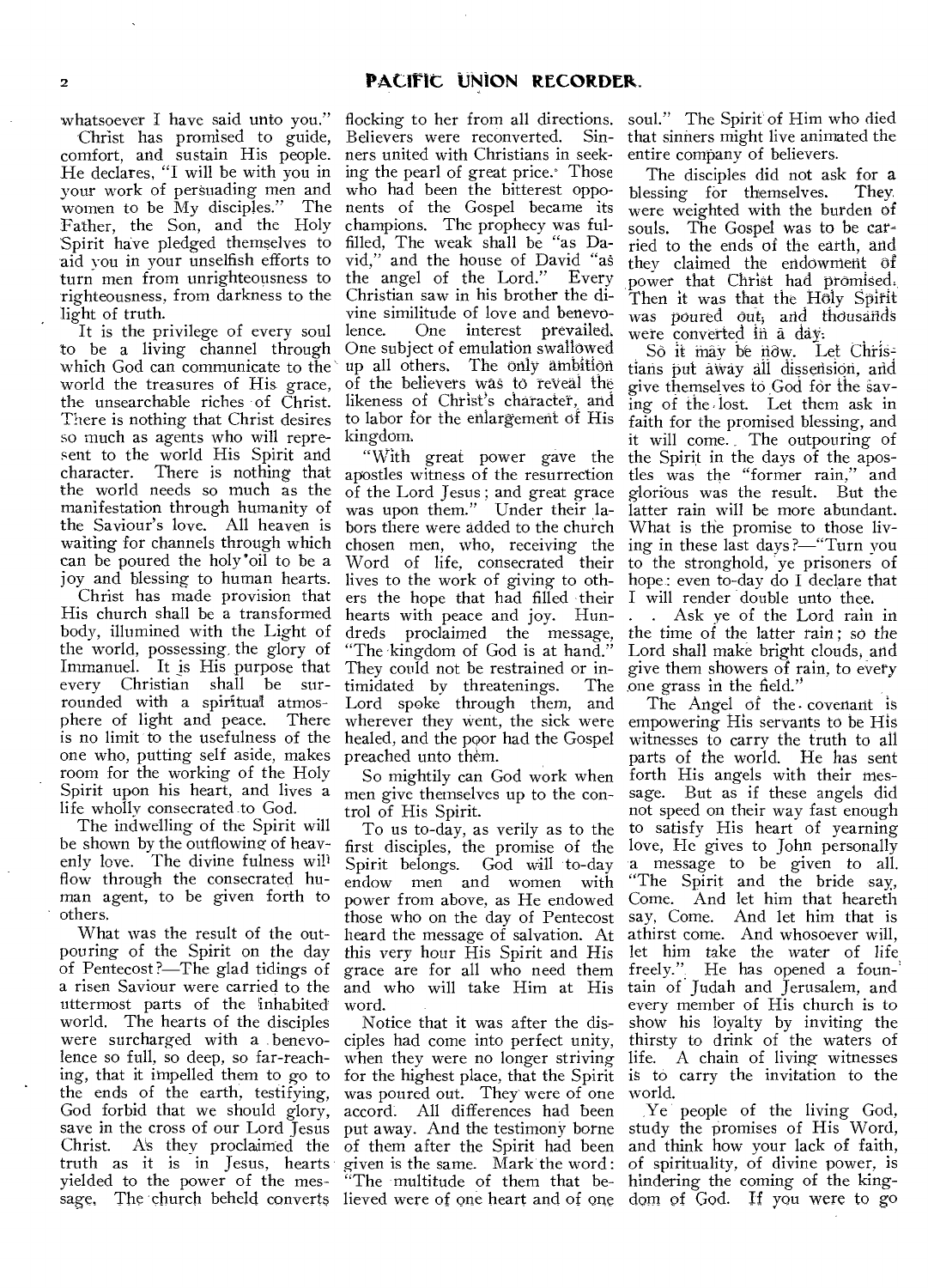forth to do Christ's work, angels of heaven would go before you, preparing hearts to receive the<br>Gospel. Are you individually Are you individually<br>ogether with God? If workers together with God? not, why not ? When do you mean to do your heaven-appointed work?

It is the privilege of every Christian, not only to look for, but to Masten the coming of our Lord Jesus Christ. Were all who profess His name bearing fruit to His glory, how quickly the whole world would be sown with the seed of the Gospel. Quickly the last great harvest would be ripened, and Christ would come to gather the precious grain.

My brethren and sisters, plead for the Holy Spirit. God stands back of every promise He has made. With your Bibles in your hands say, "I have done as Thou hast said. I present Thy promise, `Ask, and it shall be given you ; seek, and ye shall find ; knock, and it shall be opened unto you.'

The rainbow about the throne is an assurance that God is true, that in Him is no variableness, neither shadow of turning. We have sinned against Him, and are undeserving of His favor; yet He Himself ha§ put into our lips that most wonderful of pleas, "Do not abhor us, for Thy name's sake ; do not disgrace the throne of Thy glory; remember, break not Thy covenant with us." He has pledged Himself to give heed to our cry, when we come to Him confessing<br>our unworthiness and sin. The our unworthiness and sin. honor of His throne is staked for the fulfilment of His Word to us. Ellen G. White.

#### The November Offering for the Colored Work in the South

At the recent meeting of the General Conference Committee, held in College View, Neb., Sabbath, November 5, was set apart for an of- &ring in all our churches to assist in the colored work in the South.

Seventy-five per cent of the offering is to go to the Southern Union Conference, and twenty and five per cent, respectively, to the Southwestern Union and. Virginia Conferences, in each of which there is a colored population.

The Southern Union Conference comprise nine states, with a population of about 15,000,000. Of these, at least 8,000,000 are colored peo-<br>ple. The church membership in The church membership in this conference is 2,246, about equal to that of Ohio. Our brethren and sisters in the South can not support this work. They look to our churches in the North for help. Over and over we have been urged to provide facilities to hasten the work in the South, before the way is hedged up.

Sabbath, November 5, will give each an opportunity to share in this work. Offerings should be sent by the church treasurers, without delay, to their conference treasurer. Isolated individuals or companies can send their donations direct to their state office, or, if more convenient, to the Mission Board, 222 North Capitol Street, Washington, D. C.

#### MISSION SCHOOLS

The testimonies have indicated that the most *successful* method of working for the colored people of the South is through mission schools started in different parts of the field. For several years this plan has been in operation on a limited scale, and the results prove the truthfulness of the statement as made above. We are glad to learn that up to the present time every mission school established has resulted in bringing out a company of believers and organizing a church. The interests of the work demand the establishment of many of these schools just as rapidly as means can be supplied to provide for them.

#### THE HUNTSVILLE SCHOOL

This is the only training-school for colored workers among us as a people in all the world. For a number of years it has struggled under adverse circumstances, and, consequently, has been unable to accomplish the work for which it was established. should be well equipped, so that it can rapidly bring into the field school-teachers, Bible workers, colporteurs, and ministers. A strong effort is being made this season to put the buildings into proper shape, and provide the school with facilities necessary to make this work successful. Considerable of an outlay must be made at once, and the work is now in progress,

## THE NASHVILLE COLORED SAN-ITARIUM

This is the only institution of the kind in the world, and, while we have scores of sanitariums for white people, in each of which is invested from ten to one hundred thousand dollars, yet this lone institution for the colored people is struggling along in a rented building, handicapped' for almost every. facility, and certainly needs immediate assistance.

Notwithstanding the difficulties under which it has labored, this sanitarium has accomplished wonders, and is obtaining recognition among the wealthiest and best class of colored people in the South. At present it is located in the crowded district of the city, but it must have a place in the suburbs of the city or in the country, where quiet can be maintained for a class of overworked prominent colored people throughout the South.

## Do Everything Well

If you have something to attend to, go about it coolly and thoughtfully, and do it just as well as you can. Do it as though it were the only thing you ever had to do in your life, and as if everything depended upon it. Then your work will be done, and it will afford you genuine satisfaction.

Often much more depends upon the manner in which things seemingly trivial are performed than one, would suppose, or that it is possible to foresee.

Do everything well. Make that the rule of your life, and live up to it, and you will find it most conducive to your own happiness, and to the happiness of those with whom you are brought into contact or communication.—Selected.

The tree overthrown by the wind had more branches than roots.— Chinese.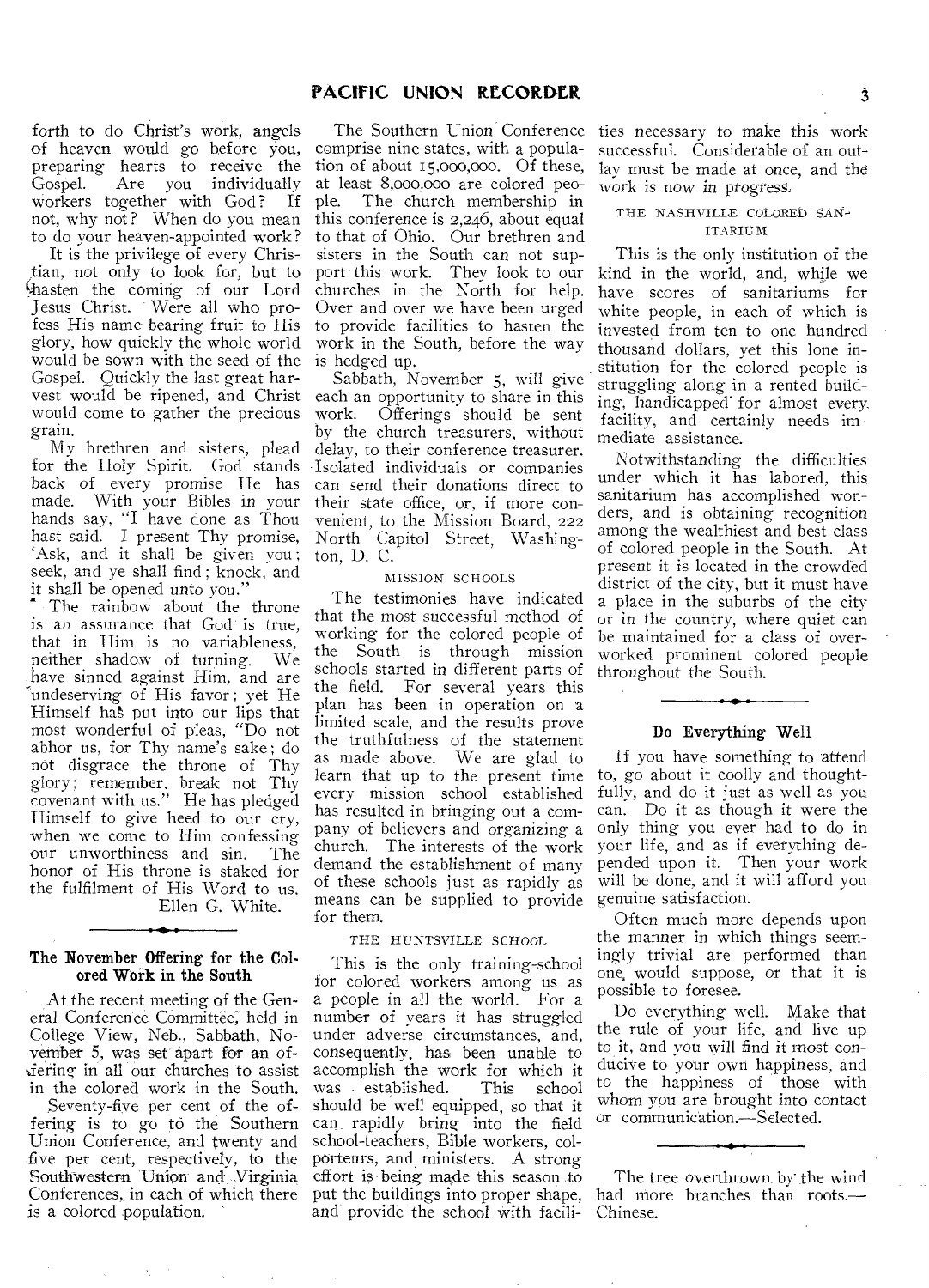## **4 PACIFIC UNION RECORDER**

## **THE FIELD**

#### **Detained in Battle Creek**

After the General Conference council in College View, I thought I would spend four or five days with relatives in Battle Creek whom I had not seen for about four years. I reached the city Wednesday, September 26, and expected to leave for Oakland the following Monday, via Vancouver, B. C., spending a number of days with Elder J. L. Wilson in his conference. Mrs. White was to accompany me on this trip, but, the day before starting, she was taken ill with appendicitis. At this writing, October 20, she is passing through the third acute attack she has had this summer. It is leaving her very weak, but she is gaining some, and will likely go to the surgical ward in a couple of weeks. In this weakened condition, I have not felt it was my duty to leave her for so . extended a trip as a return to the •coast. I shall likely remain here till she has crossed the danger line, which will be a number of weeks<br>yet. We regret very much this We regret very much this enforced absence from the work on the coast, but God knows what is best for us, and His will, not ours, be done. Twice before this last attack we had set the day to start for California, hoping we could get Mrs. White to the St. Helena Sanitarium for treatment and I be nearer my work, but the doctor advised otherwise. It was well we listened to counsel, for had this last attack come while en route, it is doubtful if her life could have been saved. Our room is on the fifth floor of the main building of the Battle Creek Sanitarium, and the extreme southwestern room fronting Washington avenue. We are surrounded by every needful convenience, and Mrs. White is having the best of care. I am glad also that the surgical work can be performed by one so skilful as Dr. Kellogg.

This institution is certainly a busy place, and, in all its work and enterprises, is a mammoth affair. It has been so full during the sum-

mer months that beds have had to be placed in the parlors and offices. It has also done well financially, paying \$70,000 of its debts from its earnings since July 1. There are about 400 patients here at the present time. Everything is sanitary, and about the building there is but little which will soon need repairing. In each room there is a telephone, except the surgical ward, which is provided with callbells. System and order prevails everywhere. To satisfy myself of the spirit and work of the institution, and also to assist what I can, I am attending as many of the general and departmental meetings as possible, which are held every morning. We are having some excellent meetings, and the desire of many is to put their feet in the consecrated way and know God for themselves. Of course, there is days. The recent visit of Sister blessed us. We pitched a tent Febwhich is so precious to all who regarden, is a large rack which is truths the attendance fell off perkept well supplied with our denomand medical works. Prayer-meetwhich are a great source of spiritual help to the workers. Every Sabbath evening, at 7:30, an organ or piano is rolled into the lobby, chairs are set, and a half hour is spent in a sacred song service, using "Christ in Song." Helpers and guests join in the singing, and they make the halls echo with their music, there being many fine voices among them.

After an absence of many years, we are glad again to renew old acquaintances here in Battle Creek,

manfully for it for years. The church is enjoying a state of union and harmony, which speaks well for its future, and is organizing for an aggressive missionary campaign this fall and winter. May the Lord bless the work in all these great centers, and strengthen the hands of those who are carrying heavy burdens in connection with<br>the work. W. B. White. W. B. White.

## **Arima, Island of Trinidad**

The following is taken from a letter written to the Oakland Young People's Society by Mrs. W. A. Sweany:-

here, as in all large institutions, a men who were friendly toward us careless, unconsecrated element, that we might be driven from the whose influence is on the wrong town, or even mobbed. But the side ; but the majority of the help-Lord cared for His own, and per-. ers seem desirous of being in line mitted no harm to come to us. with the great truths for these last From the very first He has richly E. G. White to the institution was ruary 26, and began a series of greatly appreciated and did much meetings, and for the next ten good. Certainly, this is a great weeks had services every evening missionary field, and many sick except Saturday evening. The first people coming here find the truth night there were about 600 present, ceive it into their lives. On the ance ranged from 250 to 400, but wall, near the door into the palm when we commenced on the testing inational tracts, and on the sales menced, we took down our tent counter we also notice our religious and rented a small hall, where we ings are held each morning in all forbade his people to attend our the departments of the institution, services, saying he would refuse to where there are so many who love learn, but they are glad and willing the present truth, and have stood to be taught. There are others who "We moved to Trinidad the last of January, and came to Arima as soon as we could get a house. Arima is a stronghold of Catholicism, so it has not been an easy field. We were told by prominent and for several weeks our attendceptibly. After the rains comstill hold our services. The priest give communion to those who would go ; then, when they still disregarded his wishes, he beat some of them. The Anglican minister told his people that he would send spies to the tent to see if any of his people were there, and, if they were, he would refuse them communion. But notwithstanding all this, members from both of these churches attended regularly. As a result, there is a little company of about fifteen walking in the light. They still have many things to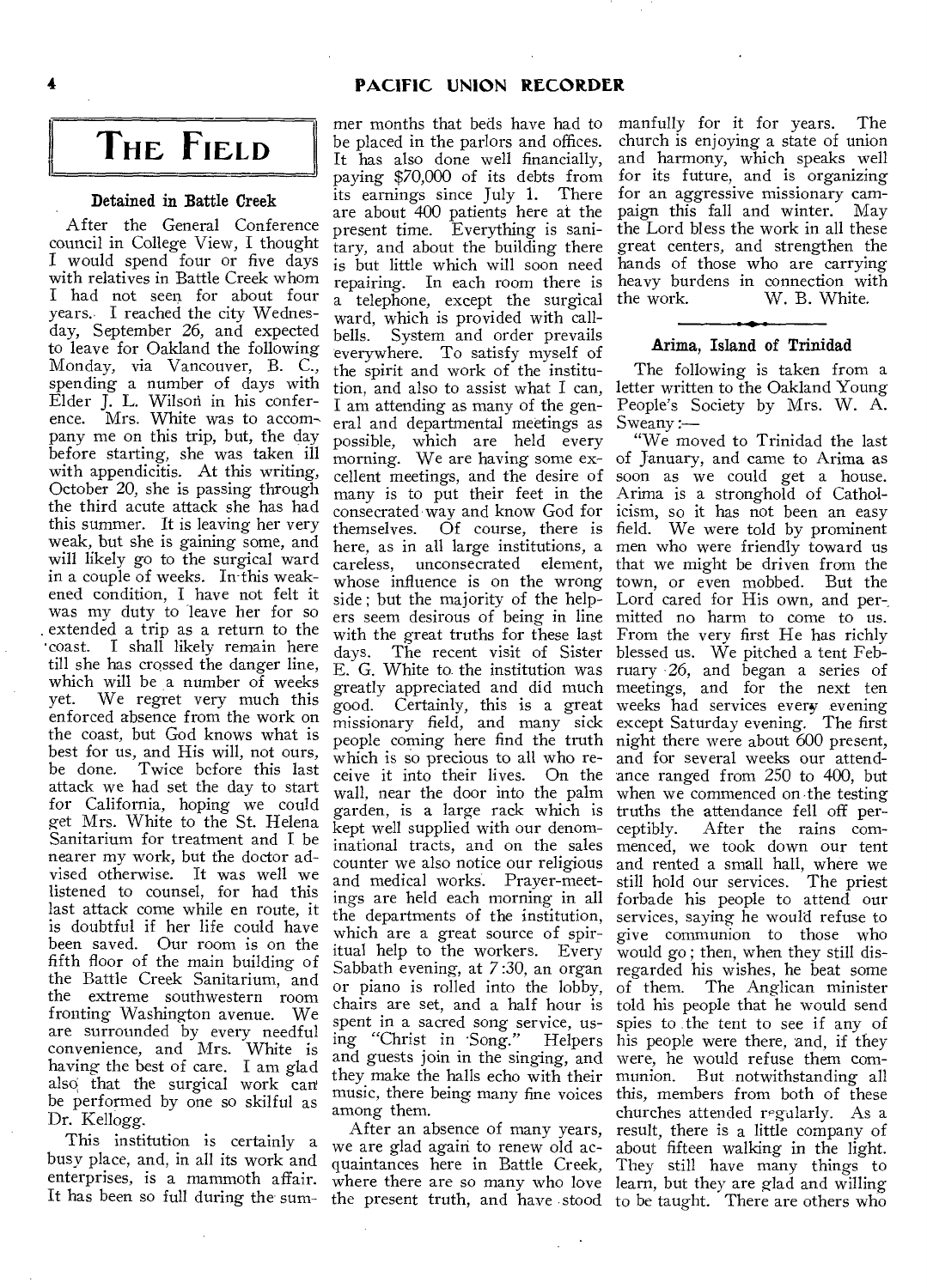are fully convinced and are favorable ington County, Ohio. He first to the truth. We are praying that united with the Friends. At the these may soon yield to God.

build a neat, inexpensive little baptism. Nineteen years ago he acchurch here. Rent is very high, and cepted of present truth, and was a it is better to have a permanent faithful, consistent member of the place of worship. The people here Seventh-day Adventist Church unare poor, and can not help much, til his death. For two years he but they do what they can. We was a member of the Southern Calfind it will cost us \$300 to put up the building, with a little schoolroom attached. Our brethren here will go into the woods and cut the timbers and help in the construction, and yet we must have money.

"We are glad that the Lord has made us workers together with Him. Our hearts are cheered as we read of the progress of the work in other lands, for we know we are nearing our eternal home."

#### **SOUTHERN CALIFORNIA**

#### **Obituary**

Died at his home, at Spadra, Cal., Brother A. M. Way, aged 49 years, 5 months and 16 days.

His illness was short, being less than one week. He was taken with an acute bowel trouble. It was thought, after two or three days, that his symptoms were improving, when, Tuesday evening, October 18, he again failed rapidly, and, in a few hours, all was over.

His body was kept until Sabbath the 22d, so that his daughter, who was in Iowa at the time he was taken sick, might reach home. On account of a wreck on the railroad, she was delayed, and reached home only in time to see the face of her father as it was uncovered at the close of the sermon.

After the reading of verses 15- 23 of the twelfth chapter of II Samuel, remarks were made based upon the message sent to the Saviour, "Lord, behold, he Whom thou lovest, is sick." The similarity of the experiences grouped into those few days, at Bethany, with the experiences of all who are called to part with loved ones, was referred to, and the glorious resurrection following the days of darkness was the theme of comfort. Surely, the Christian's hope is a "blessed hope."

Brother Way was born in Wash-

"We are bending every energy to sionary Baptists, believing in water age of 21 he united with the Misifornia conference committee and had entered upon his third year. His loss is felt by all his fellowworkers. We have the assurance that he died with a firm faith and Clarence Santee.

#### **CALIFORNIA**

#### **Receipts for September**

#### TITHE

Berkeley, \$68.90; Burrough, \$54.75; Chico, \$30; Healdsburg, \$81.48 ; Lemoore, \$37.23 ; Lockwood, \$456.50 ; Lodi, \$4.45 ; Oakland, \$604.12 ; Personal, \$83.55; Redding, \$0.50 ; Reno, \$4.00 ; Sacramento, \$20.20 ; San Francisco, \$408.95; Sebastopol, \$85; St. Helena, \$103.31 Susanville, \$6.5o; Sonora, \$11.87 ; Total, \$2,061.31.

## TRUST FUNDS

"Christ's Object Lessons," \$5.00; Foreign Missions, \$10.10; Home of Friendless, \$0.25 ; Missionary Acre Fund, \$28 ; Sabbath-school Offerings, \$35.53; Southern Field, \$3.46 ; One Hundred Thousand Dollar Fund, \$57.60; Total, \$139.- 94-

J. S. Osborne, secretary.

#### **Sunday with the Prisoners**

"To-morrow is 'jail Sunday,' and who can and will go out and give the lesson of hope to the perishing?" asked our leader of the young people's society Sabbath afternoon of the 15th.

But a few hands were raised, for Sunday is a busy day,—the threads of the whole week's patday.

As the hour came for starting, only four were at the appointed place, but we knew that the invisible company were greater. So,

with prayerful hearts, our Bibles, and a goodly number of "Lifeboats" and "Signs," we took the car.

The morning was perfect, the elements of nature seemed to be vying with one another to pour the most glory into that morning. It was to be a new and interesting experience to me, for, though I had often longed for the opportunity, my duties had always been such as to deprive me of going.

When we got off the car, we were about two hundred yards from the buildings. They hold a commanding view upon a slope. As we walked up the avenue to the great board wall, the watchman in the tower gave the signal to the gate-keeper, and open swung the little gate. We entered with a chorus of cheery "good mornings," which could not fail to bring a smile to the time-furrowed old face. The great green lawn, the The great green lawn, the borders of beautiful well-tended flowers, blooming in rows, called for exclamations of delight, for our eyes are more accustomed to the dull gray and dust of the busy city.

We went up the two flights of stairs to their little chapel. Upon the walls hung pictures of the virgin Mary and Christ, with halos of light about their heads. Early each Sunday morning, we learned, a priest comes to hold mass with the prisoners, and the Catholic element among them is quite strong. There were rows of benches, and chairs were lined up in front by the organ for the use of the various denominations that hold services there. Soon from a side entrance came the prisoners filing in,—oh, the specimens of humanity, the shades of character, the wretched homes, the aching hearts, the vanquished hopes they represented! Our hearts were lifted for heavenly grace, and some lesson fresh from the throne for their very need.

tern must be set in life's loom that these they seemed to enjoy very We sang a number of songs; much, selecting some of the pieces themselves. One of the brethren read a scripture lesson ringing with hope and courage. After a season of earnest prayer, another song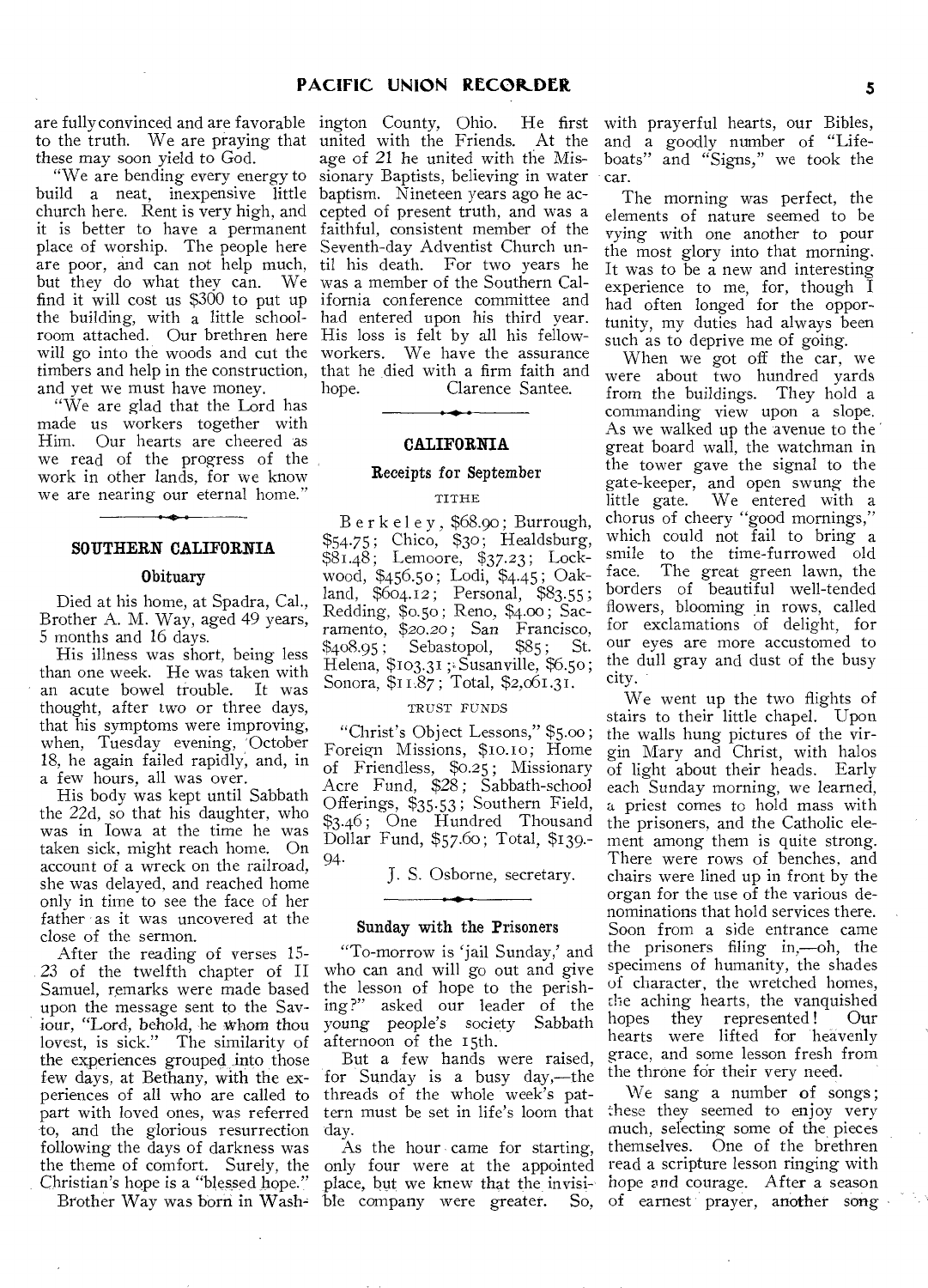was sung by one of our company, while the "Life-boats" were distributed. Eagerly their hands reached out as if to devour the little papers ; then, after a short heart to heart talk with them, we asked all those wishing to be remembered in prayer to hold up their hand. Many hands came up, and as we dosed the meeting, leaving them in the care of "Him who came to seek and to save that which was lost," we thanked God for liberty, and most of all for liberty in Him, from which prison doors can never debar us, although sometime, in the eyes of the world, we may be classed among the vilest lawbreakers, and be thrust into the "inner prison." Let us work with glad hearts while it is yet day.

If any of you who read these lines would deem it a privilege to donate something toward supplying "Signs" and "Life-boats" for this work, we will see that it is rightly used, and God Himself shall "reward thee openly." Address all donations to 1436 Market St., San Francisco, Cal.

Mrs. E. C. Boger. October 25.

#### **WESTERN OREGON**

#### Portland Sanitarium

It has been a long time since we reported anything regarding the sanitarium at Portland, but it has not leen because the institution was lacking for items of interest. This summer has been one of prosperity for the work, and the past three months have been, we believe, the most prosperous in its history. The summer is usually the lightest part of the year; this has been an exceptional one. We have had an appreciative class of patients, and e say, to the praise of God, that ninny have gone away restored to health. Others have returned home with a renewed lease of life, and with a determination to carry out the principles of health they have learned at the institution; while others have learned the whole Gospel, and, we believe, by the help of God, will endeaver to live out the things they have learned.

Owing to the large senior class of nurses we now have, it will be impossible for us to start another class this fall. We regret this exceedingly, as we have had a great number of applications from earnest, Christian young people, who are desirous of entering the work, but as our number is necessarily limited, we have been obliged to turn these worthy young people away.

We are pleased to say that an excellent spirit prevails in our sanitarium; all are working in perfect harmony, and we believe each one is trying to carry out the principles of health and truth, and help souls to a knowledge of the Saviour. Our Bible class has been one of special interest. It is gratifying to see the earnestness with which our young people are seeking a knowledge of the Scriptures. Some of our patients are very much interested in the study of the Word, and one very prominent lady has recently accepted the Sabbath truth. We believe that the success of our institution depends wholly upon our consecration to God and His service, and that without His aid and help our work will be a failure. But if we depend on Him for strength, He will give us courage to go forward in the work He has given us to do.

Our workers are all of good courage, and all are striving to so live that when sickness and sorrow are over, they will see the Saviour coming in the clouds of heaven, and be prepared to meet Him.

Dr. Myrtle Lockwood, who left us two years ago for Japan, where she and her husband have built up a sanitarium, has been in America visiting for the past three months. She sailed October 25, from San Francisco, expecting to arrive in Kobe, Japan, in about three weeks. One of our most faithful nurses, Miss Maude Harvey, accompanied her, and will assist in their grow-<br>ing work in that country. This ing work in that country. now makes five workers, two doctors and three nurses, who have gone from this institution to the work in Japan. We are glad to assist in the preparation of these sincerely trust that more of our workers will be imbued with the spirit of sacrifice which it takes to go to these fields and be prepared to answer the call wherever it may come.

Dr. B. N. McLafferty, who recently \_graduated in the American Medical Missionary College, is now connected with our sanitarium. Two of our nurses, Miss Tena Klemensend and Miss Jessie Scovill, have been taking postgraduate work in Battle Creek this They will soon return to our conference to take up field work among the churches. Miss Louise Cuddy, one of our recent graduates, is now connected with the work in Tacoma, with Dr. Allen.

W. R. Simmons, M. D.

#### **UPPER COLUMBIA**

#### Spokane

Since the first of last June I have been kept very busy in church work. We have conducted two series of tent-meetings, four weeks in each place, and, as a result, several have taken their stand for the truth, and considerable interest has been aroused, which gives opportunity to do a great deal of personal work.

We have proven beyond a doubt that a tent with a strong corps of workers is a special means by which a great many people can be reached in this city. I am glad to report that our 30x50 tent, including fixtures, costing \$182.25, is paid for, and is the property of the Spokane church.

Our united efforts are being blessed .by several, accessions to the church. Last Sabbath we baptized nine, and, a week later, four candidates. Two were rebaptized, and eleven newly converted. Our church school is progressing nicely. Twenty-six pupils were enrolled' the first day, and several more expect to attend.

people for the foreign fields, and to do our best to make our church Sister Tallman, formerly of the Spokane Sanitarium, is the teacher. By the Lord's help we are going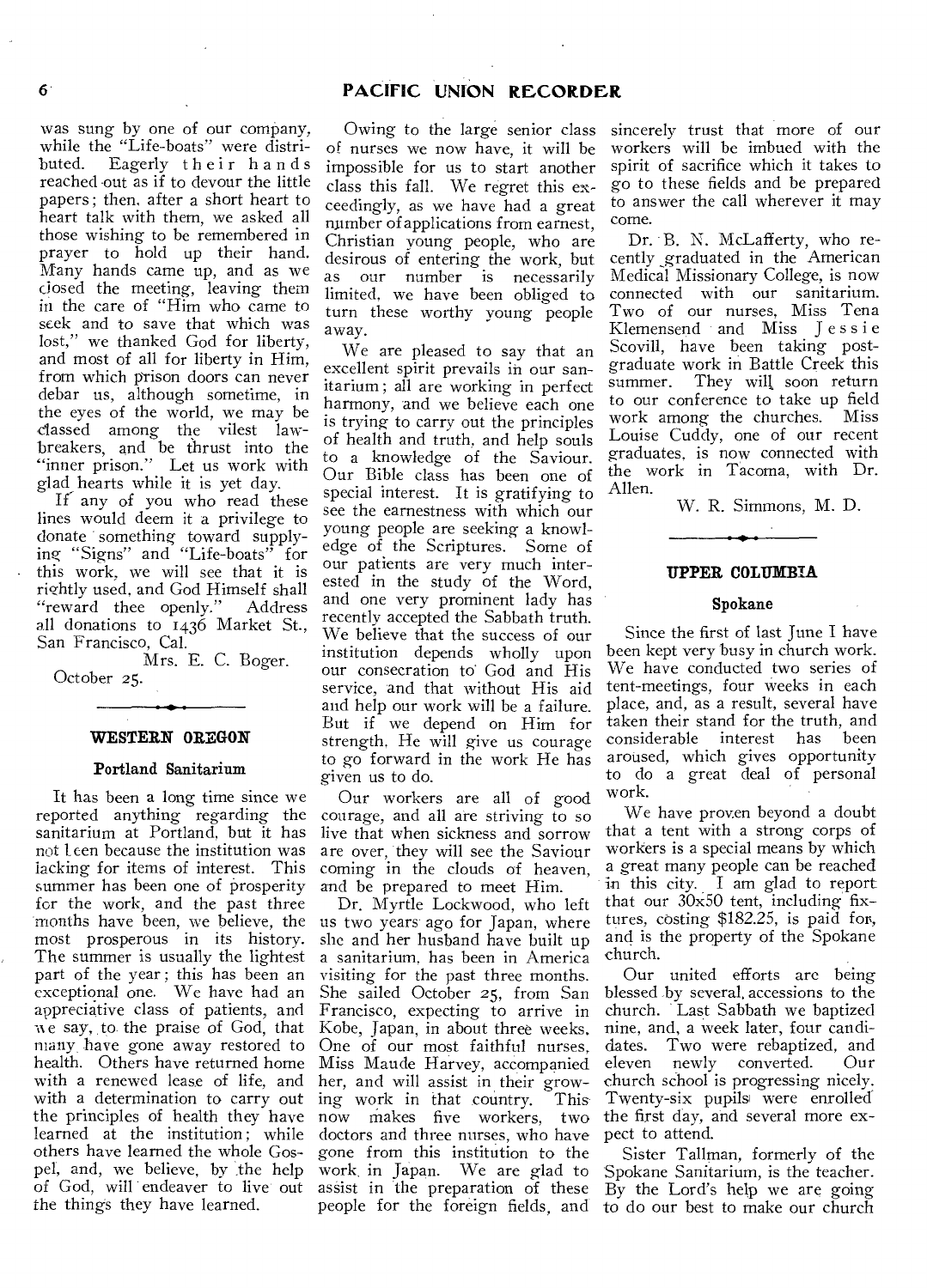school a success. We are all of good courage and solicit the prayers of the brethren for the work in<br>Spokane. C. E. Ford. C. E. Ford.

. October 17.

-.- A letter received from Brother George Casebeer, located at Parma, Idaho; contains the following  $n$ dtes $-$ 

A Sabbath-school of forty-one members was organized at Parma, Ida: To follow up the tent effort at this place, the company has  $a\theta$ pointed readings at the homes of some  $\partial f$  our people who live several miles from the town. The object of this is to gather the neighbors in and study with them. This shows what may be accomplished by our people if they will scatter out from the centers where they die for lack of exercise, and move out among those who do not know these precious truths, live the truth, and, when the opportunity affords, gather them in and show them what the Book says.

The meetings that were held for the children during the camp-meeting, September 12-18, have been continued. The children themselves desired them. At the usual time for this meeting they would gather in the tent and wait for their teacher. A large number of those who would otherwise be running the streets join in the study. A great difference is seen in their actions and talk, and some seem to be having a real Christian experience. Shall we not heed the com-<br>mands. "Gather the children." "Gather the children." "Feed my lambs"?

## **MISSIONARY WORK.**

## The "Family Bible Teacher"

A GRAND CAMPAIGN HELP One of the "helps" recommended by the General Conference Committee for the coming missionary campaign is the "Family Bible<br>Teacher." During the past few During the past few months upwards of io,000,000 pages of this series of. Bible readings have been distributed. Many precious souls have already accepted present truth as a result, and hundreds of others are now investigating.

## There are scores of Seventh-day Adventists Who would like to take an active part in this campaign, but who hardly know how to go at it, not having had any experience or training in missionary work. They dread the thought of starting out by asking the people to 'buy" something. The "Family Bible Teacher" entirely overcomes this difficulty. In addition, an introduction slip which saves the worker making a verbal explanation at the door, has been prepared. A sample of this introduction, together with a little booklet giving full instructions as to how to use the lessons, will be sent to any address upon request. These also tell how to obtain pay for the lessons, so that the work may be made self-supporting.

On freight shipments the rates of the "Family Bible Teacher" are 7. cents per set and 20 cents a package (a package containing 100<br>copies of the same lesson). At  $\overline{\text{copies}}$  of the same lesson). these rates the freight is paid by the person ordering. When sent by mail, the charges are 10 cents a set, and 29 cents a package, postpaid. The price of the introduction blank is 10 cents per hundred, net, postage s cents additional.

The "Family Bible Teacher" affords the little folks and every one an opportunity to take part in this general missionary effort. By this method all can present the truth to their friends and neighbors easily and in a favorable light, while old experienced workers are enabled to reach, and that effectively, from twenty to forty times as many people as by the old plan of<br>giving oral Rible readings. The giving oral Bible readings. instruction booklet, etc., as well as the lessons, may be obtained from your state tract society, or direct from the Southern Publishing Association, Nashville, Tenn.

The November number of "Good Health" will be of special value are among the subjects discussed. to those who have passed the meridian of life. The leading article, by the editor, is "Exercise for the Aged." "The Causes of Old Age," based on the latest scientific discoveries of Metchnikoff, "The Hygiene of Old Age," and the pleas-

ures incident to this period of life are discussed in a practical way by various writers. Some remarkable "Records of Longevity" are given in the Hundred Year Club De, partment.<br>Among other interesting features

of this number is an article by Jay W. Seaver, M. D., superintendent of the American Institute of Physical Culture, and president of the Chautauqua School of Physical Culture, on "The Influence of School Life on Health."

"One Summer-time." the amusing story, by Jessie Rogers, relating. the experiences of three teachers on their vacation, and how a School of Health was started in a country village, is concluded in this number.

An illustrated article on "Bathing from Ancient Times," gives the history of the bath, and describes the various bathing habits of the different nations.

"The 'Then' and 'Now,' from the Standpoint of the Physician," by L. M. Giffen, M. D., and "Bedroom Climate," by David Paulson, M. D., are articles full of practical suggestions for health seekers.

A menu for a Thanksgiving Dinner, by George E. Cornforth, is a seasonable feature of this number.

The name of Mrs. E. E. Kellogg attached to an illustrated article in the Chautauqua Department, on the making of "Aerated Batter Breads," will commend it to all hygienic and scientific cooks. This department contains articles by Dr. Kellogg on "Too Frequent Eating," and "The Salt Glow," also illustrated.

The editorial department is filled as usual with timely topics, giving the latest word on the Science of<br>Health and Hygiene. "Battle Health and Hygiene. Creek Sanitarium Day at the World's Fair," "Can a Man be Strong without Flesh Meats?" "A Meat-eater's Argument Answered,"

Genuine greatness is marked by simplicity, unostentatiousness, selfforgetfulness, a hearty interest in others, a feeling of brotherhood with the human family.—Channing...